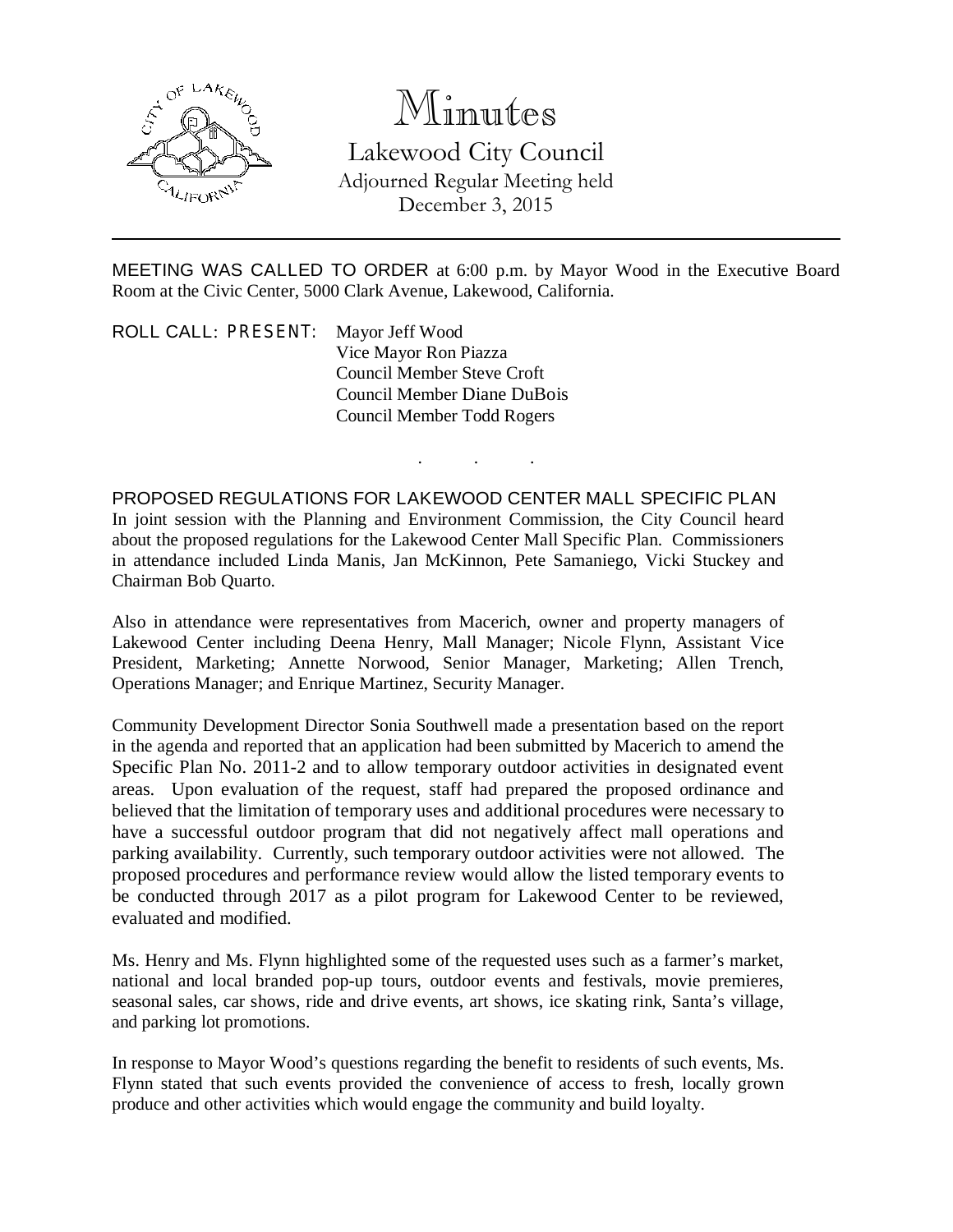City Council Minutes December 3, 2015 Page 2

PROPOSED REGULATIONS FOR LAKEWOOD MALL SPECIFIC PLAN - Continued Council Member DuBois stated appreciation with staff's recommended listing of events and inquired about the degree of effort involved with the different permits. Ms. Southwell responded by stating that depending on the type of event, more detailed analyses would be required to determine impacts such as traffic configurations, parking and security needs.

Council Member Croft noted the redundancy of a concert series as the City already held the Concerts in the Park in the summer. He spoke in favor of family friendly events such as the Nickelodeon slime or Nintendo gaming events which were popular among younger participants. He concurred with Council Member DuBois that the list of recommended events provided a good balance.

Council Member Rogers acknowledged appreciation for the financial benefits of the proposed events but expressed concern regarding the potential for negative impacts to residents and preferred to evaluate each event on a case by case basis rather than providing blanket approval.

Ms. Henry explained that having to obtain approval for each proposed event had the potential for missed opportunities due to the timely nature of the requests from some of the companies and brands. She stated that having some type of guidelines would help them to move forward since such outdoor activities were currently not allowed by the code.

Vice Mayor Piazza recognized the Mall operators' efforts to attract Lakewood residents and elevate their impression of the mall noting a preference to allow them more latitude rather than having to check for each outdoor event.

Responding to Mayor Wood's inquiry regarding mall security uniforms, Mr. Martinez stated that the officers were identifiable as Lakewood mall security by their name tags.

City Attorney Steve Skolnik explained that procedurally, since this was a zoning ordinance amendment, the City Council could provide direction to staff and the Planning and Environmental Commission regarding the temporary outdoor activities to be authorized, the parking lot areas to be used, and the performance review in 2017, including a procedure to extend authorization for additional years.

Chairman Quarto and Commissioner Manis expressed support for the proposed ordinance noting that subsequent to a performance review, it could be rescinded.

Mr. Skolnik offered that should the City Council require additional time to consider options, another study session could be scheduled.

. . .